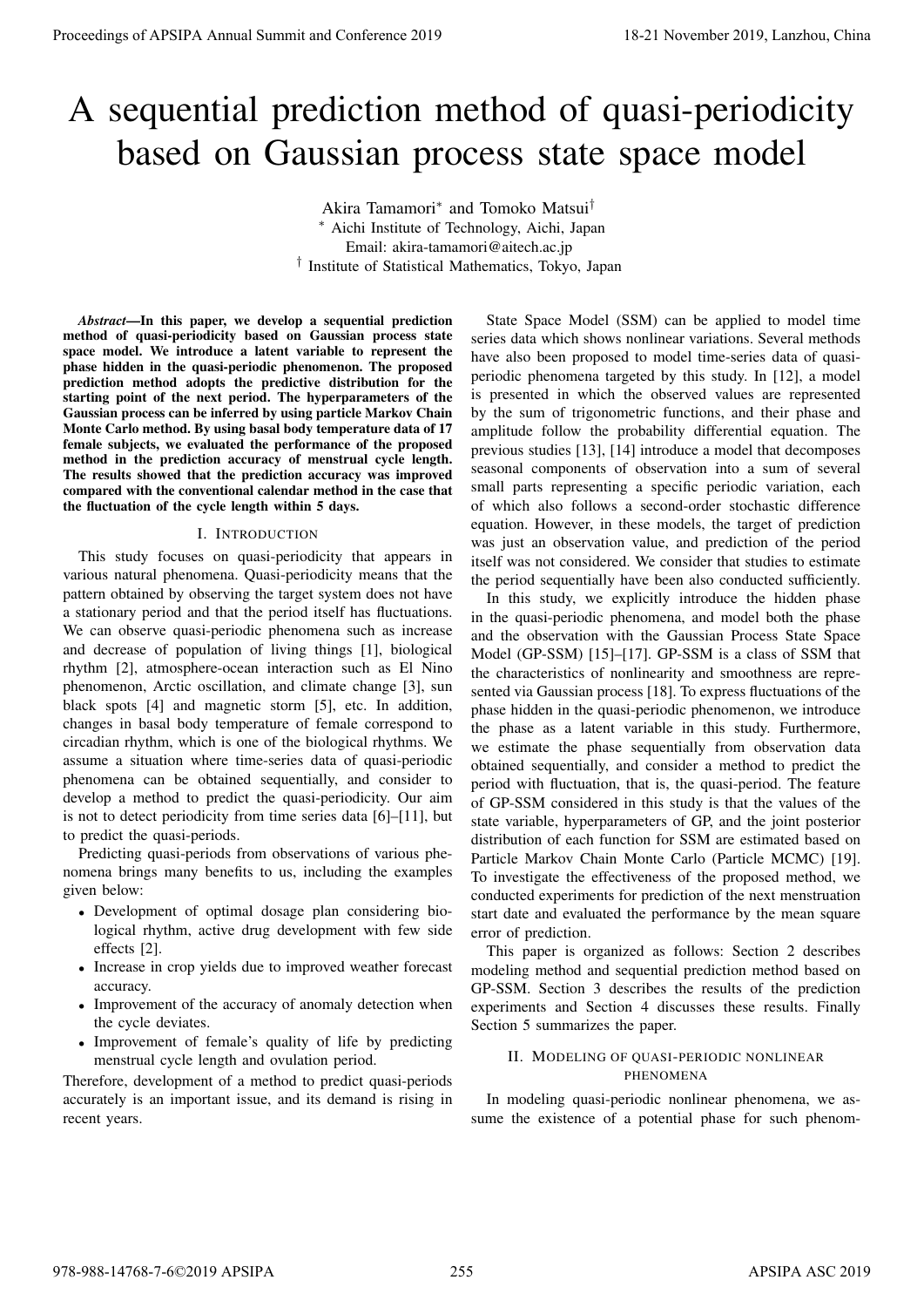ena [20]. The introduction of the phase makes it possible to quantitatively evaluate where the current observation is located in one cycle. Furthermore, we consider fluctuation of the phase as a probabilistic phenomenon and introduce phase as a latent variable (state variable) of the probabilistic model to express uncertainty. We apply SSM to mathematically describe the dynamic change of phase and time evolution, and formulate it using the phase as a state variable of SSM. In this study, we specifically target the basal body temperature and menstrual cycle length of female. Based on the formulation by SSM, the sequential prediction method of the next menstruation start date can be derived [20]. Furthermore, in this study, we propose an approach using GP-SSM. Proceedings of APSIPA Annual Summit and Conference 2019<br>
configurations of the procedure of the procedure of the conference 2019 in the conference 2019 Conference 2019<br>
configurations of the procedure of the conference 20

#### *A. Formulation by state space model*

Let  $y_n$  be the temperature observed on the *n*-th day, and let *θ<sup>n</sup>* be the phase of the *n*-th day. Suppose that the phase *θ<sup>n</sup>* takes a value between 0 and 1. Moreover, it is assumed that the phase increases monotonically and that the phase is reset to 0 by taking  $\theta_n = 1$  when the *n*-th day is the menstruation start date. Based on the above assumptions, the time evolution with uncertainty of the observed variable  $y_n$  and the state variable  $\theta_n$  is described by the following equations:

$$
\theta_n = (\theta_{n-1} + \epsilon_n) \mod 1, \ \epsilon_n \sim \text{gamma}(\alpha, \beta) \tag{1}
$$

$$
y_n = g(\theta_n) + \sigma_n, \ \sigma_n \sim \mathcal{N}(0, \sigma^2)
$$
 (2)

$$
g(\theta_n) = a_0 + \sum_{m=1}^{M} \left[ a_m \cos(2m\pi\theta_n) + b_m \sin(2m\pi\theta_n) \right] \tag{3}
$$

where gamma $(\alpha, \beta)$  represents a gamma distribution with shape parameter  $\alpha$  and scale parameter  $\beta$ . The parameters  $\{\alpha, \beta, \sigma, a_0, a_1, \cdots, a_M, b_1, \cdots, b_M\}$  can be estimated by using the maximum likelihood method [20].

The increment of the phase added from the *n* day to the  $(n + r)$ -th day  $(r \ge 1)$  is defined by the following formula.

$$
\Delta(r \mid n) \stackrel{\text{def}}{=} \theta_{n+r} - \theta_n \tag{4}
$$

$$
= \epsilon_n + \epsilon_{n+1} + \ldots + \epsilon_{n+r}, \qquad (5)
$$

where  $\Delta(r \mid n)$  is also a random variable and follows gamma $(r\alpha, \beta)$  because of the reproducibility of the gamma distribution. Assuming that the phase of the *n*-th day is  $\theta_n$ , the increment of the phase required to reach the next menstruation start date is  $1 - \theta_n$ . The probability of the event that the next menstruation start date occurs at the  $(n + r)$ -th day is calculated by the following formula as the conditional cumulative distribution function  $F(r | \theta_n)$  by the integral of the density function.

$$
F(r | \theta_n) \stackrel{\text{def}}{=} P((\Delta(r | n) \ge 1 - \theta_n))
$$
  
= 
$$
\int_{1-\theta_n}^{\infty} \text{gamma}(x; r\alpha, \beta) dx
$$
  
= 
$$
1 - G(1 - \theta_n; r\alpha, \beta)
$$
 (6)

The cumulative distribution function of the above gamma distribution is represented by  $G(\cdot; r\alpha, \beta)$ . Based on the conditional cumulative distribution function, the conditional probability mass function  $p(r | \theta_n)$  is calculated as

$$
p(r | \theta_n) \stackrel{\text{def}}{=} F(r | \theta_n) - F(r - 1 | \theta_n). \tag{7}
$$

By combining the conditional probability mass function with the filter distribution  $p(\theta_n | y_{1:n})$ , the predictive distribution of the menstruation start date can obtained by

$$
p(r \mid y_{1:n}) = \int p(r \mid \theta_n) p(\theta_n \mid y_{1:n}) \, d\theta_n \tag{8}
$$

Then, from  $\hat{r}$  of the following equation giving the maximum value of the predictive distribution, the predicted value of the next menstruation start date starting from the *n*-th day is given as the  $(n + \hat{r})$ -th day.

$$
\hat{r} = \underset{r}{\arg\max} p(r \mid y_{1:n}) \tag{9}
$$

#### *B. Formulation by Gaussian process state-space model*

On the basis of the formulation described in the previous section, the basal body temperature can be modeled by GP-SSM:

$$
f(\theta) \sim \mathcal{GP}_f(m_f(\theta), k_f(\theta, \theta'; \Theta_f)) \tag{10}
$$

$$
\theta_n = (f(\theta_{n-1}) + \epsilon_n) \mod 1, \ \epsilon_n \sim \text{gamma}(\alpha, \beta)
$$

$$
(11)
$$

$$
g(\theta) \sim \mathcal{GP}_g(m_g(\theta), k_g(\theta, \theta'; \Theta_g)) \tag{12}
$$

$$
y_n = g(\theta_n) + \sigma_n, \ \sigma_n \sim \mathcal{N}(0, \sigma^2)
$$
 (13)

In this study, the mean function of the system model is given by  $m_f(\theta) = \theta$ . The mean function of the observation model is given by the Fourier series of order *M*:

$$
m_g(\theta) = a_0 + \sum_{m=1}^{M} \left[ a_m \cos(2\pi m\theta) + b_m \sin(2\pi m\theta) \right] \tag{14}
$$

In this study, the coefficients  $a_m$  and  $b_m$  are estimated by using discrete Fourier transform.

RBF kernels were applied to the kernel functions of the system model and the observation model.

$$
k_f(\theta, \theta'; \Theta_f) = s_f^2 \exp\left(-\frac{(\theta - \theta')^2}{2l_f}\right) \tag{15}
$$

$$
k_g(\theta, \theta'; \Theta_g) = s_g^2 \exp\left(-\frac{(\theta - \theta')^2}{2l_g}\right) \tag{16}
$$

where  $\Theta_f = \{s_f, l_f\}$ ,  $\Theta_g = \{s_g, l_g\}$  are the corresponding hyperparameters.

In the SSM formulation [20], the state transition function and the observation function were described by definite hyperparameters. The hyperparameters were determined by a grid search and Akaike Information Criterion (AIC) [21]. The observation function  $q(\cdot)$  is the sum of trigonometric functions which approximates observation data. Linearity is assumed for the state transition function. In general, it is necessary to evaluate models with various possible functions, including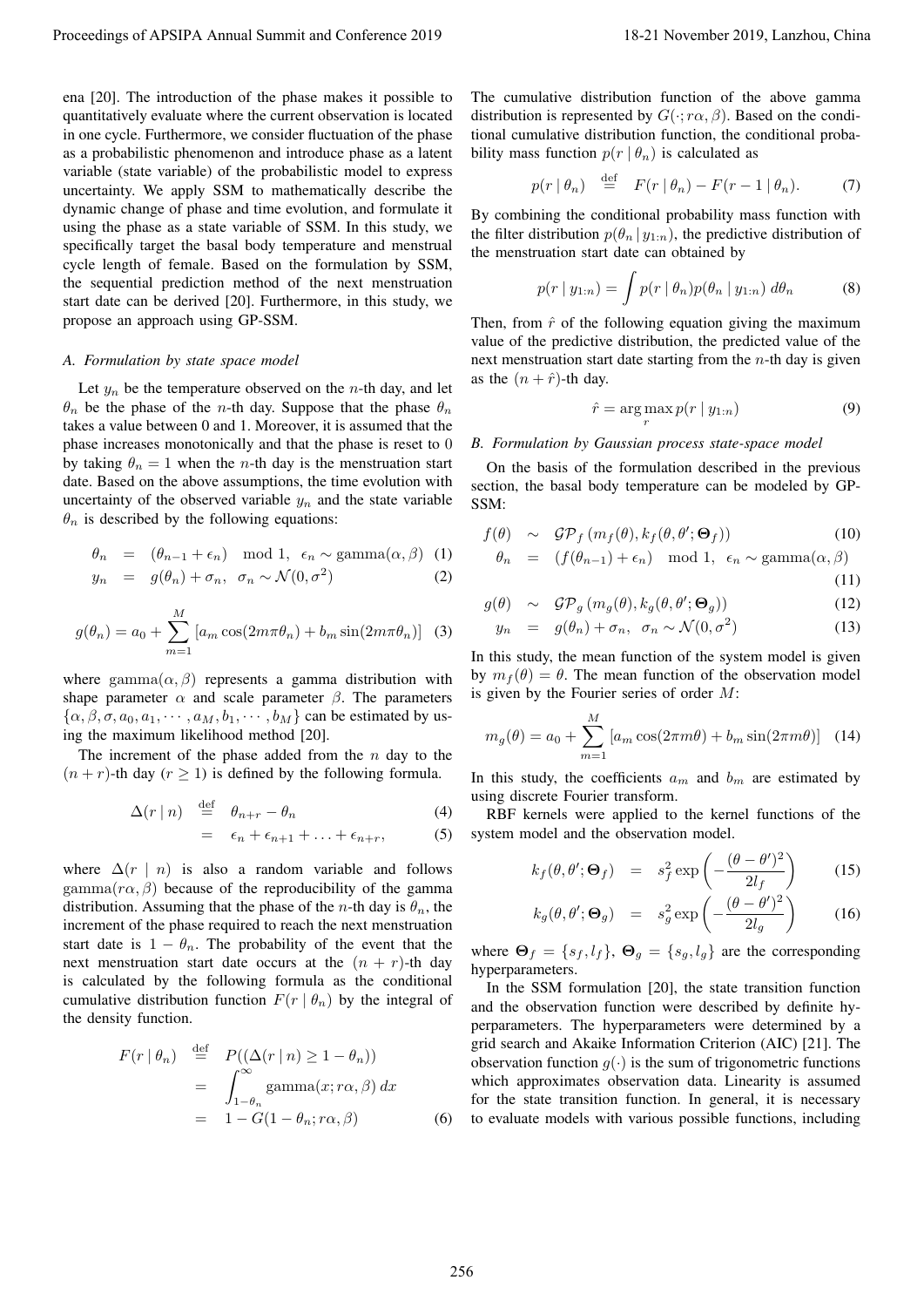

Fig. 1: Example of predictive distribution.

the number of terms of these trigonometric functions and the coefficients, and also necessary to select the final model based on a criterion. The proposed method does not require such model selection thanks to the characteristic of GP. We expect the proposed model will flexibly capture nonlinearity in various phenomena.

Given the observation  $y_{1:n}$  up to the *n*-th day, according to the particle MCMC method, we can obtain the set of  $i.i.d.$ <sup>1</sup> samples  $\{\theta_n^{(i)}\}_{i=1}^N$ . The following empirical distribution can be calculated using these i.i.d. samples:

$$
p_N(\theta_n \mid y_{1:n}) = \frac{1}{N} \sum_{i=1}^N \delta(\theta_n - \theta_n^{(i)}).
$$
 (17)

Since the above equation can be regarded as an approximation of the filter distribution  $p(\theta_n | y_{1:n})$ , plugging it into the right hand side of Eq. (8), we can calculate an approximation of the predicted distribution as Monte Carlo integration.

$$
p(r \mid y_{1:n}) \simeq \frac{1}{N} \sum_{i=1}^{N} p(r \mid \theta_n^{(i)}) \tag{18}
$$

Finally we can obtain the predicted value by Eq. (9).

The calculation of the prediction error of the next menstruation start date was performed as follows: First, the value of the predictive distribution is evaluated for each index *r* of the predictive distribution sequentially over all evaluation data. As shown in Fig. 1, the probability mass function of the predictive distribution can be obtained, and the predicted value is given from the index  $\hat{r}$  which gives the maximum value. Figure 2 shows examples of sequential prediction and predictive distribution over days. A sequential prediction is performed by moving the entire distribution to the left. In the example shown, since the sequential prediction is close to the true prediction, the prediction error is reduced as a result. In Fig. 2 (d), we can see that the right tail of the prediction distribution is raised. This fact reflects the situation that the prediction for the next month is about to start.

# III. EXPERIMENTAL EVALUATION

To demonstrate the effectiveness of the proposed method, we conducted evaluation experiments about prediction of

TABLE I: Constraints imposed on the database to extract training/evaluation data and corresponding reduction rate.

| Condition                                           | Reduction rate |
|-----------------------------------------------------|----------------|
| Days of non-registered $\leq$ 3.                    | 92.0%          |
| Date skip is up to 2 days                           | 96.7%          |
| Average menstrual cycle length less than 60 days    | 1.4%           |
| Average menstrual cycle length is more than 15 days | 13.5%          |
| Minimum menstrual cycle length less than 15 days    | 80.4%          |

the next menstruation start date from female's basal body temperature data.

# *A. Experimental Condition*

*1) Dataset:* QOL Corporation (Ueda, Japan) maintains the database which contains the daily body temperature data of each subject. The body temperature and menstruation onset data was collected via a website called *Ran's story*, which is a website that allows registered users to upload their selfreported daily BBT and days of menstruation onset to QOL Corporation's data servers. All users of Ran's story agree to the use of their data for academic research. If the number of registered data is tiny, e.g., less than one month, it is difficult to evaluate the prediction method because sufficient amounts of data cannot be secured for inference and evaluation. Although the inference algorithm for the proposed method is based on particle MCMC, it is also challenging to perform model inference for a large number of subjects even if using parallel computing. Therefore, to secure sufficient data for inference and evaluation, we selected subjects whose number of body temperature registrations was one year or more. The reduction rate for the entire database at this time was 76.7%. Proceeding of APSIPA Annual Summit and Conference 2019<br>
Proceedings of APSIPA Annual Summit and Conference 2019<br>
Proceeding action and Conference 2019<br>
Proceeding action and Conference 2019<br>
Proceeding action and Conferen

Furthermore, the number of subjects was reduced by imposing the conditions shown in Table I. The reason for imposing the restriction is to guarantee the continuity of the observation as much as possible. The reason for the high reduction rate of the minimum menstrual cycle includes those due to date jumps. Finally, we selected body temperature data from 17 subjects for 30-44 years. Those met all these conditions. In this experiment, we used continuous half-year data for inference and another consecutive half-year data for evaluation. They did not overlap each other.

*2) Settings of parameters:* Based on the result of the preliminary experiment, the number of MCMC iterations was set to 15,000. The number of particles was set to 10,000 for both inference and prediction. The variance of the Gaussian distribution of Eq.(13) was set by preliminary experiments to  $\sigma^2 = 0.2$ , and the initial value of the state variable was 0.0. For the observation, the order *M* of the Fourier series was set to  $3$ 

Parameters of the gamma distribution of Eq.(11) were estimated by the Particle MCMC method. In the experiment,  $\alpha$  was sampled from the uniform distribution [1.1, 1, 000] and  $\beta$  was calculated by using the following constraint

$$
\alpha \beta = \frac{1}{\overline{T}},\tag{19}
$$

<sup>1</sup> Independent and Identically-Distributed.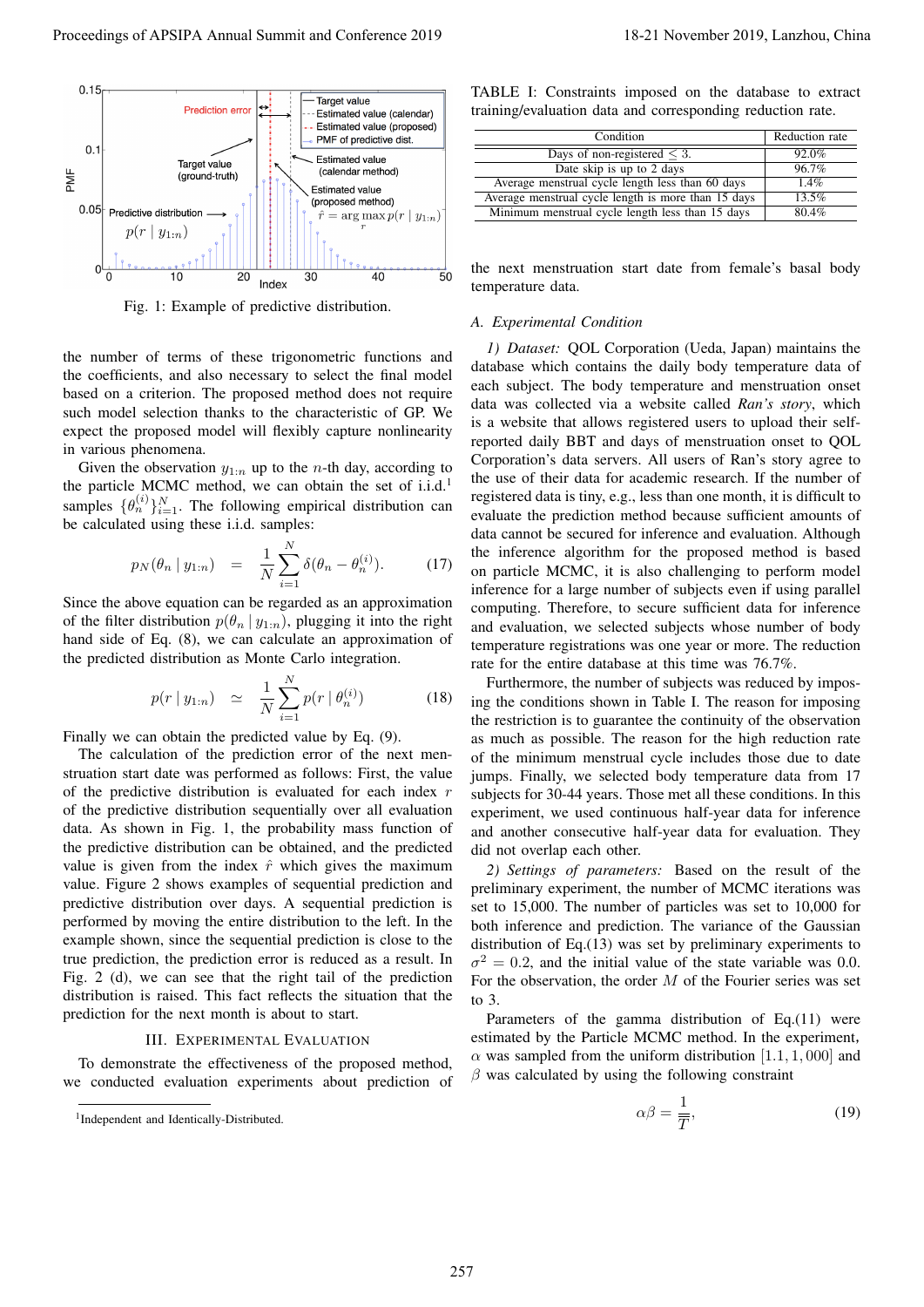

Fig. 2: Example of sequential prediction.

where  $\overline{T}$  is the averaged menstrual cycle length for each subject. By imposing the above constraint, we can expect that the phase reset occurs at  $\overline{T}$  intervals on average. This is because the mean of gamma distribution is given by *αβ* and the expectation can be calculated when we calculate a sequence of phase values from  $n = 1$  to  $n = \overline{T}$  by using Eq. $(11)$  as follows:

$$
E[\theta] = E\left[\theta_0 + \sum_{i=1}^{\overline{T}} \epsilon_i\right] = \sum_{i=1}^{\overline{T}} E[\epsilon_i] = \sum_{i=1}^{\overline{T}} \alpha \beta \quad (20)
$$

$$
= \overline{T} \cdot \frac{1}{\overline{T}} = 1 \equiv 0 \pmod{1}, \tag{21}
$$

where  $\theta_0 = 0$ .

For estimation of GP, we set prior distributions for hyperparameters of GP as follows:  $s_f \sim [1.0 \times 10^{-3}, 3.0], l_f \sim$  $[1.0 \times 10^{-3}, 1.0 \times 10^{3}]$  for  $k_f$  and  $s_g \sim [1.0 \times 10^{-3}, 5.0]$ ,  $l_g \sim$  $[1.0 \times 10^{-3}, 1.0 \times 10^{3}]$  for  $k_g$ .

*3) Comparative methods:* We adopted two methods for comparison:

- *•* Method 1: *Tav* days after the previous menstruation start date is used as the prediction of the next menstruation, where  $T_{av}$  is the average menstrual cycle length calculated the evaluation data for each subject.
- **Method 2:** 29 days after the last menstrual period. In fact, calculated from 37,148 menstrual cycles of 3,997



Fig. 3: Box plot of prediction error.

subjects, the mode was 29 days.

## *B. Experimental results*

Box plots of the prediction error are shown in Fig 3. The horizontal axis shows how many days ago the forecast was made from the menstruation start date of each month. That is, the right side of the figure shows the prediction error when approaching the next day of the menstruation start date. The vertical axis is the mean squared error (MSE), which is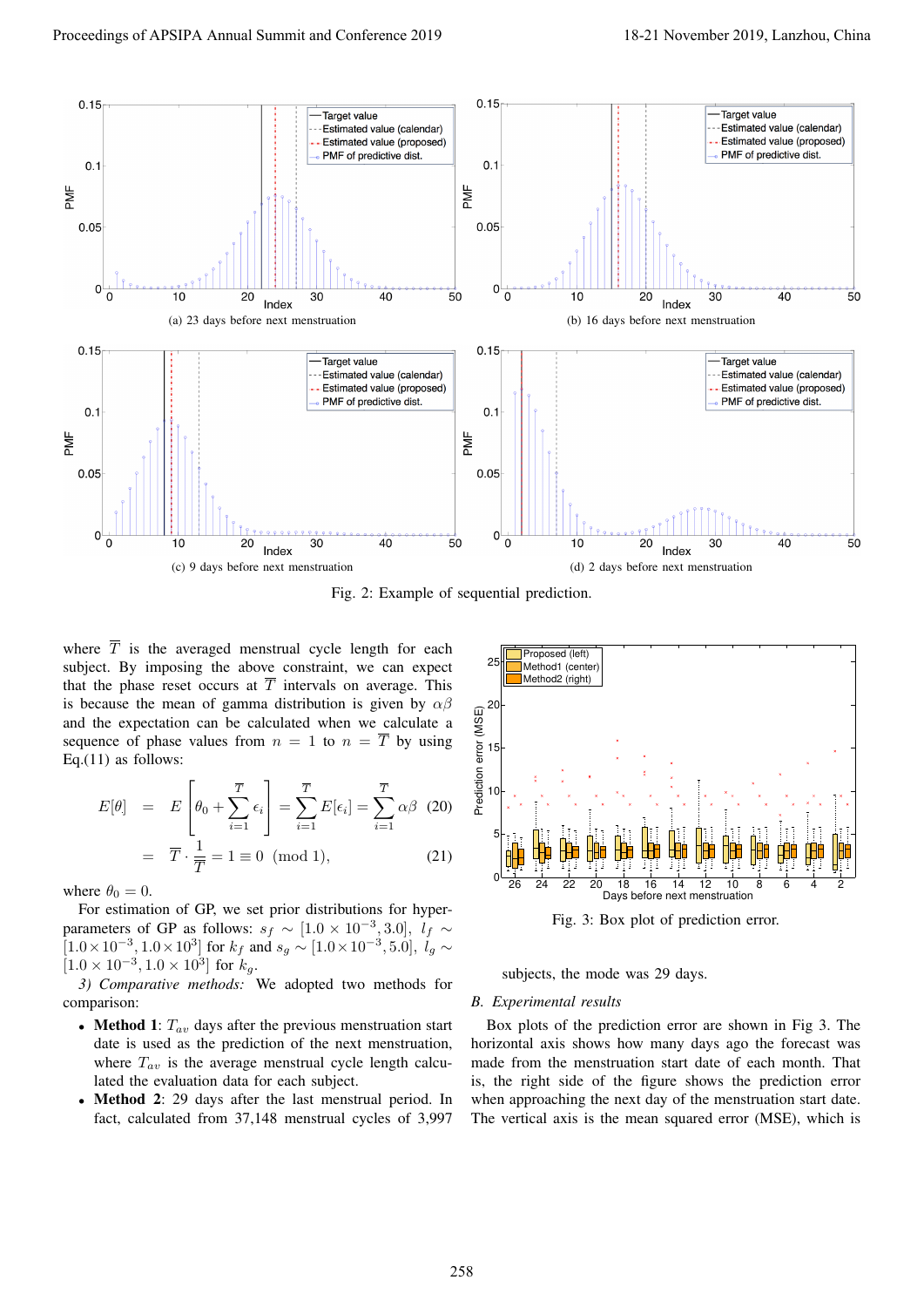

Fig. 4: Box plot of standard deviation of menstruation cycle for each group where "Total" means all subjects.

the prediction error that is summed up and averaged at each predicted time point. In the figure, the average values of the prediction errors for Method 1 and Method 2 are also plotted. From figure 3, we could not find significant improvement viewed over the whole subjects. In the next section, we will consider this result and the cause.

## IV. DISCUSSION

From the results shown in the figure 3, the prediction error is large at two days before the next menstruation start date, so the subjects were classified into the following four groups in order of increasing error from group 1 based on this prediction error.

- *•* Group 1: Prediction error less than 25 percentile (# of subjects  $= 4$ )
- *•* Group 2: Prediction error 25 percentile or more and less than 50 percentile (# of subjects  $= 4$ )
- Group 3: Prediction error 50 percentile or more and less than 75 percentile (# of subjects  $= 4$ )
- *•* Group 4: Prediction error 75th percentile or more (# of subjects  $= 5$ )

To grasp the relationship between prediction error and the menstrual cycle length, we calculated the standard deviation of the menstrual cycle length for each group. The result is shown in figure4. Clearly, in group 1 and 2, the variation was small with a small prediction error. Conversely, in group 3 and 4, the variation was considerable with a significant prediction error. For those two groups, it is suggested that the proposed method could not absorb a fluctuation of the cycle and therefore could not predict the period accurately.

Fig.5 shows the re-aggregation of the results in Fig.3 for each group. For Group 1, about one-fourth of the whole subjects, the reduction of prediction error was obtained by using the proposed method. However, enough improvement was not obtained for group 3 and 4. In the formulation of the proposed method, the phase is reset to 0 according to the menstruation start date. Therefore, the prediction error is affected by the variation of menstrual cycle length, especially for those two groups. From Fig.5, it can be observed that the

standard deviation of the menstrual cycle length is about 5 days in group 3 and about 10 days in group 4. For those two groups, the proposed method could not absorb the fluctuations of the cycle and could not predict the cycle accurately.

Observing the estimated state transition function, the trend was organized as follows:

- *•* Group 1: The state transition function is linear with little change from the initial value.
- *•* Group 2 and 3: Although it is a monotonically increasing function, the gradient is not steep compared to the group 1, and the gradient itself tends to decrease gradually. The phase is reset before the value reaches 1.
- Group 4: There are some things that decrease rather than increase the phase.

Figures 6(a) to 6(d) show the experimental results of representative subjects extracted from each group as examples. Each plot shows (i) average prediction error of menstruation start date, (ii) sequential prediction value of menstruation start date, and (iii) estimated mean function. For (ii), the estimated values at each time step are shown as "Ground truth" and "Proposed" (estimated value obtained by the proposed method). In group 2 and 3, the prediction error tended to increase gradually as the next menstruation start date approached. This is because the entire predictive distribution gradually stagnates at the same location as the phase increase gradually decreases. For subjects in group 4 whose phase decreased, the prediction error increased significantly because the whole predictive distribution was move in reverse direction.

In summary, the proposed method cannot cope with large fluctuation of cycle length. However, in the case that the fluctuation is within 5 days, the proposed method can predict the cycle length.

## V. CONCLUSIONS AND FUTURE WORKS

In this study, we have modeled quasi-periodic non-linear phenomena by Gaussian process state-space model (GP-SSM) and developed a method to predict quasi-periodicity sequentially. Assuming the existence of a phase hidden in the phenomena, we have introduced it as a latent variable. State space model describes the time evolution of state uncertainty. Furthermore, GP-SSM considered in this study has been derived by expressing the state transition function and observation function in the state space model based on GP. Model parameters can be estimated based on the particle MCMC method. The quasi-periodic sequential prediction method is formulated by approximating the predicted distribution at the start of the next cycle.

Compared with the method of predicting the next menstruation date as 29 days after the last menstruation (i.e., a calendar calculation method), we confirmed that the proposed method improved the prediction accuracy. As for menstrual cycle, we should consider that trends may differ from generation to generation, so more robust prediction will be possible by classifying data by age and performing model estimation on each. Introducing a prior knowledge according to the characteristics of the body temperature data and menstrual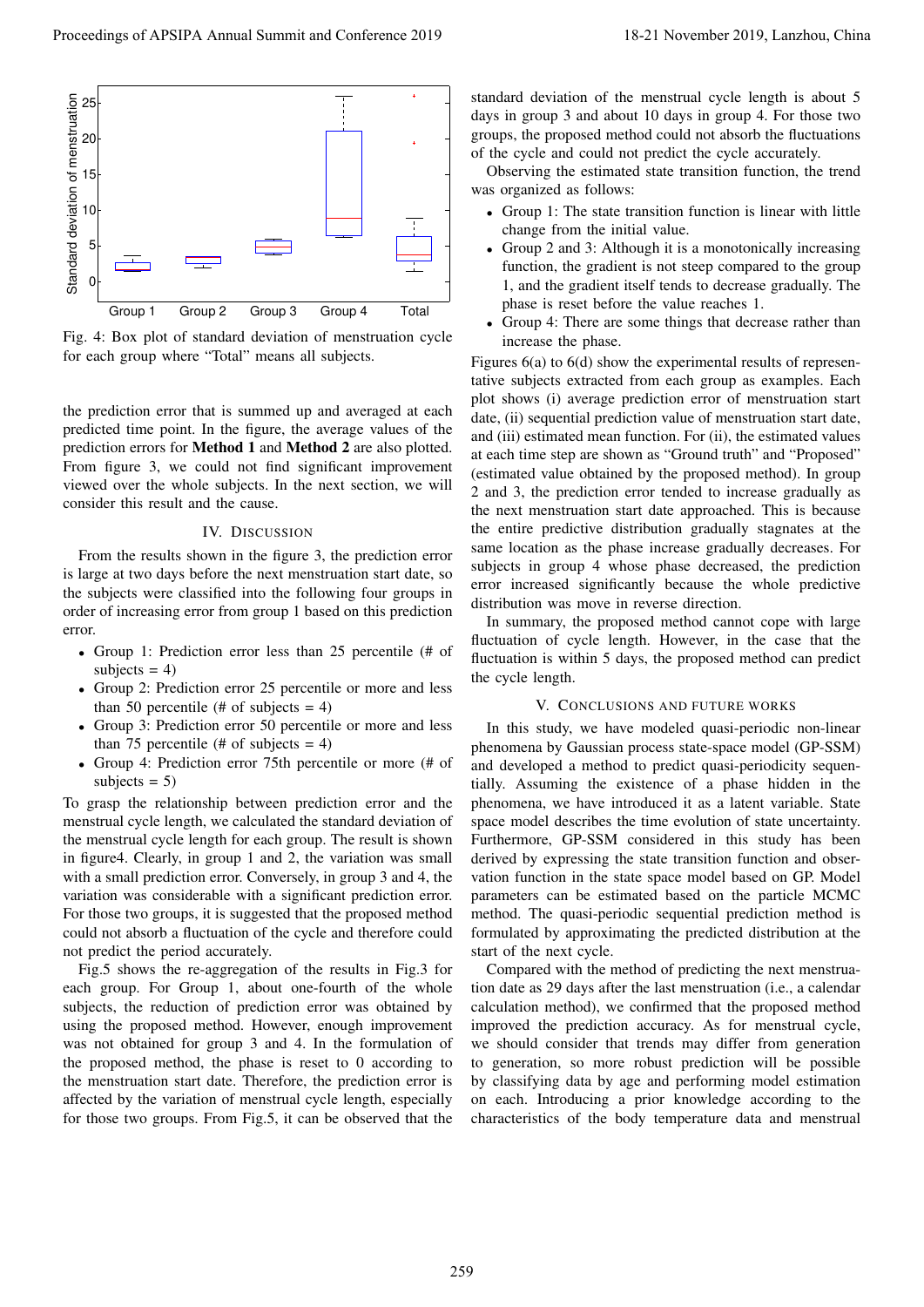

Fig. 5: Box plot of prediction error for each group.

cycle length will be useful. For instance, to capture variations of the cycle length, we can introduce a mixture of distributions which represent standard and non-standard menstrual cycles. We also consider that the prediction accuracy will be further improved if statistical information such as the mode value of the cycle from about 4,000 people of the QOL database, is incorporated into the formulation of the model effectively.

## ACKNOWLEDGMENT

This study were partially supported by 'Research and Development on Fundamental and Utilization Technologies for Social Big Data', the Commissioned Research of National Instituteof Information and Communications Technology (NICT), Japan (no. 178A02). This study were also supported by The Nitto Foundation.

#### **REFERENCES**

[1] M. Begon, C.R. Townsend, and J.L. Harper, Ecology: From Individuals to Ecosystems, Wiley-Blackwell, 2005.

- [2] K. Tomioka, H. Numata, and S. Inoue, An Introdution to Chronobiology, Shokabo, 2003.
- [3] R. Kawamura, "Climatic variations in relation to large-scale air-sea interaction," Tokyo Geographical Society, vol.117, no.6, pp.1063–1076, 2008.
- [4] A. Yoshida, T. Toya, and M. Yoshida, "Solar-cycle and semiannual variations of magnetic storms," Tokyo Geographical Society, vol.113, no.1, pp.107–124, 2004.
- [5] N. Yokoi, S. Itoh, K. Itoh, and A. Yoshizawa, "Periodic change of solar differential rotation," Industrial Science, vol.57, no.1, pp.53–57, 2005.
- [6] M. Vlachos, P.S. Yu, and V. Castelli, "On Periodicity Detection and Structural Periodic Similarity," SIAM International Conference on Data Mining, pp.449–460, 2005.
- [7] M. Elfeky, W. Aref, and A. Elmagarmid, "Periodicity detection in time series databases," IEEE Transactions on Knowledge and Data Engineering, vol.17, no.7, pp.875–887, July 2005.
- [8] S. Parthasarathy, S. Mehta, and S. Srinivasan, "Robust periodicity detection algorithms," Proceedings of the 15th ACM International Conference on Information and Knowledge Management, CIKM '06, New York, NY, USA, pp.874–875, ACM, 2006.
- [9] D. Tominaga, "Periodicity Detection Method for Small-Sample Time Series Datasets," Bioinformatics and Biology Insights, vol.4, pp.127– 136, 2010.
- [10] M. Nakanishi and Y. Mitsukura, "Periodicity detection for BCI based on periodic code modulation visual evoked potentials," IEEE International